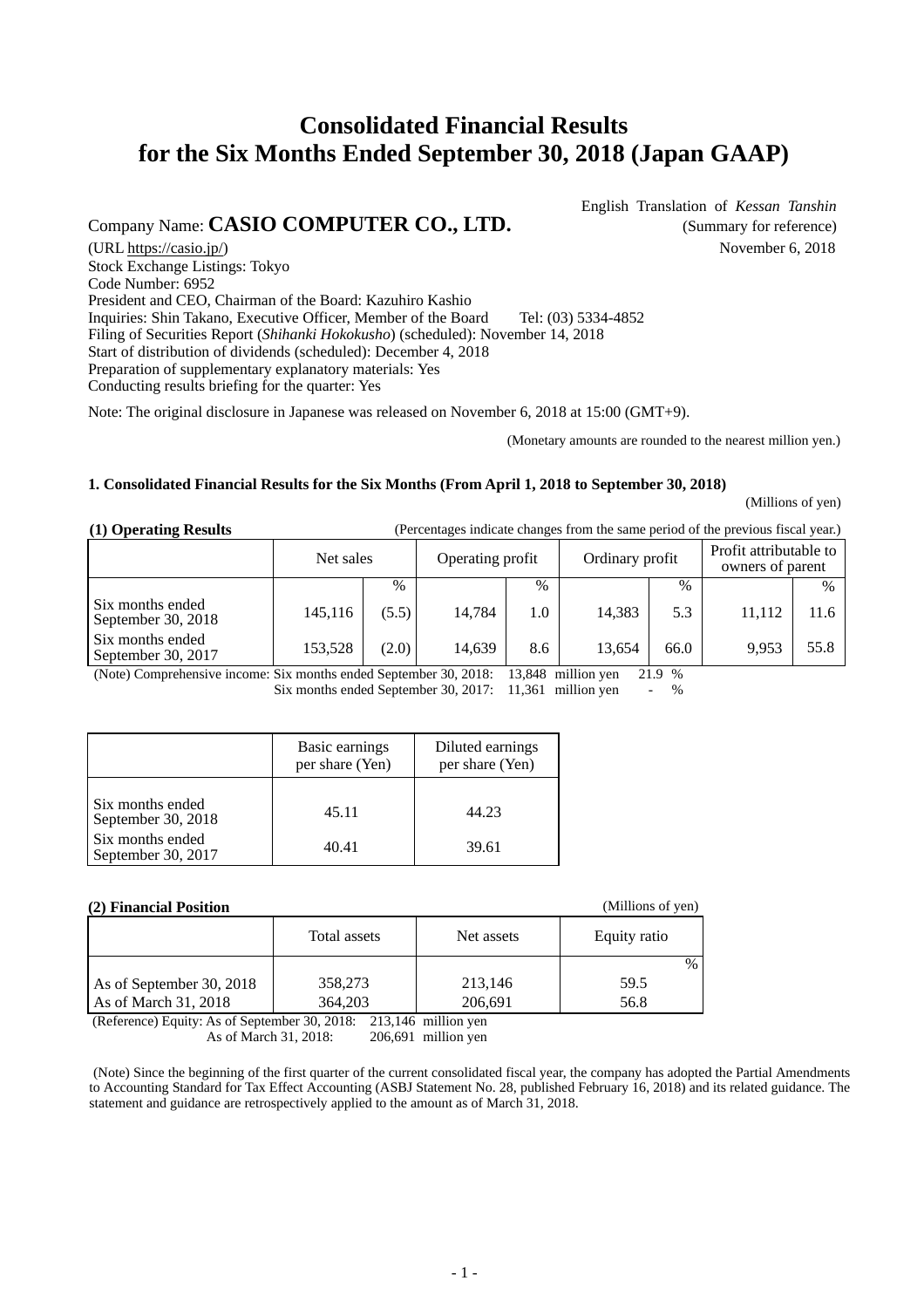### **2. Dividends**

|                                       |            | Dividends per share (Yen) |             |          |       |  |
|---------------------------------------|------------|---------------------------|-------------|----------|-------|--|
|                                       | June $301$ | September 30              | December 31 | March 31 | Total |  |
| Year ended March 31, 2018             |            | 20.00                     |             | 30.00    | 50.00 |  |
| Year ending March 31, 2019            | -          | 20.00                     |             |          |       |  |
| Year ending March 31, 2019 (Forecast) |            |                           | -           |          |       |  |

(Note) Revision of most recent dividends forecast: No

(Note) Details of year-end dividends for the year ended March 31, 2018

Ordinary dividend: 20.00 yen Commemorative dividend: 10.00 yen

The dividends forecast for the fiscal year ending March 31, 2019 has yet to be determined.

#### **3. Consolidated Results Forecasts for Fiscal 2019 (From April 1, 2018 to March 31, 2019)**

|             |           |               |                                     |      |                                            | (Percentages indicate changes from the previous fiscal year.) |                             |      |       |
|-------------|-----------|---------------|-------------------------------------|------|--------------------------------------------|---------------------------------------------------------------|-----------------------------|------|-------|
|             | Net sales |               | Ordinary profit<br>Operating profit |      | Profit attributable to<br>owners of parent |                                                               | Basic earnings<br>per share |      |       |
|             |           | $\frac{0}{0}$ |                                     | $\%$ |                                            | $\%$                                                          |                             | $\%$ | Yen   |
| Fiscal 2019 | 320,000   | 1.7           | 35,000                              | 18.4 | 33,000                                     | 14.9                                                          | 23,000                      | 17.6 | 93.37 |

(Millions of yen)

(Note) Revision of most recent consolidated results forecasts: Yes

#### **Notes**

(1) Changes in significant subsidiaries (Changes in scope of consolidation): No

Newly included: -

Excluded: -

(2) Application of the special accounting methods to the preparation of quarterly consolidated financial statements: No

- (3) Changes in accounting policies, changes in accounting estimates and retrospective restatements
	- (a) Changes in accounting policies due to revision of accounting standards: No
	- (b) Changes in accounting policies other than (a) above: No
	- (c) Changes in accounting estimates: No
	- (d) Retrospective restatements: No

(4) Number of shares outstanding (common shares)

(a) Number of shares outstanding (including treasury shares):

| As of September 30, 2018:      | 259,020,914 shares |
|--------------------------------|--------------------|
| As of March 31, 2018:          | 259,020,914 shares |
| (b) Number of treasury shares: |                    |

| $\sigma$ ) relatively of treasury strates.                  |                   |
|-------------------------------------------------------------|-------------------|
| As of September 30, 2018:                                   | 12,697,855 shares |
| As of March 31, 2018:                                       | 12,696,260 shares |
| c) Average number of chares outstanding commulative for all |                   |

(c) Average number of shares outstanding (cumulative for all quarters): Six months ended September 30, 2018: 246,323,960 shares

Proper Use of Business Results Forecasts and Other Notes

(Caution Concerning Forward-looking Statements)

Six months ended September 30, 2017: 246,328,138 shares

This report of consolidated financial results is outside the scope of quarterly review of certified public accountants and audit corporations.

<sup>1.</sup> The forward-looking statements contained in these materials, including business results forecasts, are based on information currently available to the company and on certain assumptions deemed to be reasonable, and are not intended to be construed as assurance that they will be accomplished in the future. Actual business results may differ substantially due to a number of factors. The consolidated business results forecast announced on May 9, 2018 has been revised for these materials. Please refer to Discussion of Forward-looking Statements, including Consolidated Results Forecasts on page 4 for the conditions that form the assumptions for business results and cautions concerning the use of business results forecasts.

<sup>2.</sup> The supplementary explanatory materials for the financial results are published on the company's official website on November 6, 2018.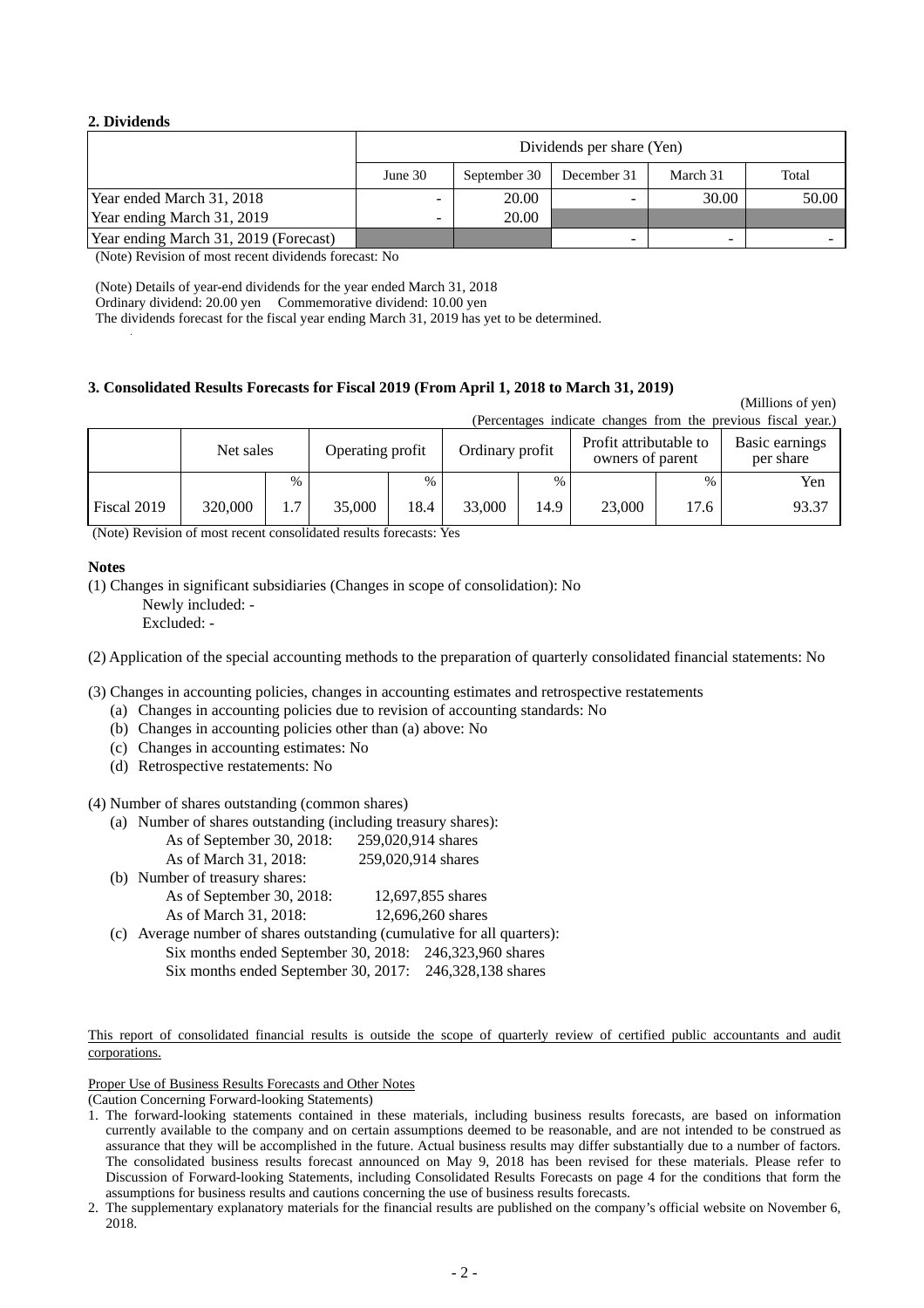### **ATTACHED MATERIALS**

|     | Qualitative Information for the First Half of the Current Fiscal Year                                                                                                                                                                              |  |
|-----|----------------------------------------------------------------------------------------------------------------------------------------------------------------------------------------------------------------------------------------------------|--|
| (1) |                                                                                                                                                                                                                                                    |  |
| (2) |                                                                                                                                                                                                                                                    |  |
| (3) |                                                                                                                                                                                                                                                    |  |
|     | <b>Consolidated Financial Statements and Notes</b>                                                                                                                                                                                                 |  |
| (1) |                                                                                                                                                                                                                                                    |  |
| (2) | Consolidated Statements of Income and Consolidated Statements of Comprehensive Income manufacturers 7                                                                                                                                              |  |
|     |                                                                                                                                                                                                                                                    |  |
|     |                                                                                                                                                                                                                                                    |  |
| (3) |                                                                                                                                                                                                                                                    |  |
| (4) | Notes to Consolidated Financial Statements <b>Election Consolidated</b> Financial Statements <b>Election</b> Consolidated Financial Statements <b>Election Consolidated</b> Financial Statements <b>Election</b> Consolidated Financial Statements |  |
|     | Notes on Premise of Going Concern <b>Election</b> Concern <b>Constant Constant Constant Constant Constant Constant Constant Constant Constant Constant Constant Constant Constant Constant Constant Constant Constant Constant Consta</b>          |  |
|     |                                                                                                                                                                                                                                                    |  |
|     | Segment Information <b>Example 2018</b> 10                                                                                                                                                                                                         |  |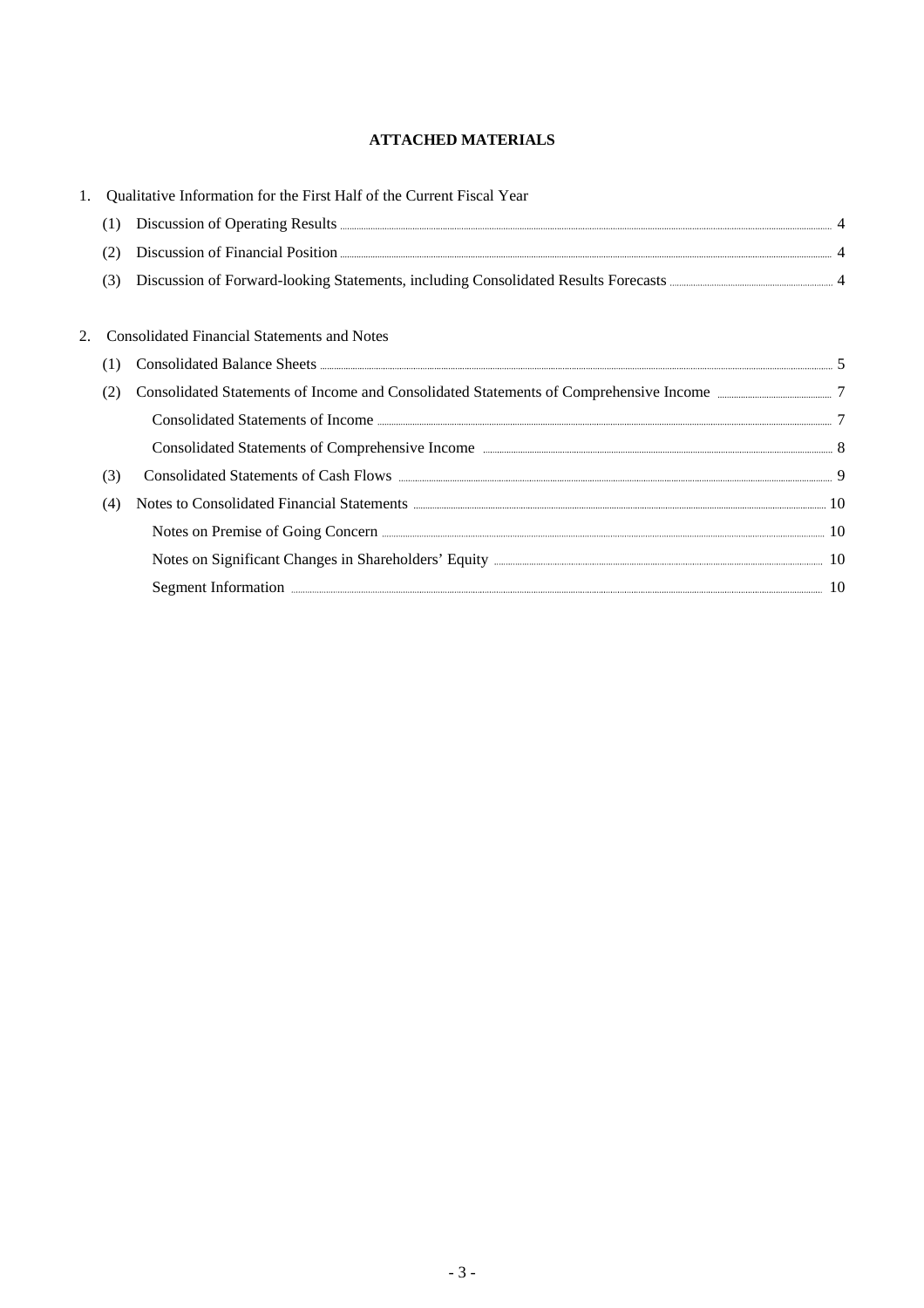### **1. Qualitative Information for the First Half of the Current Fiscal Year**

### **(1) Discussion of Operating Results**

During the first half of the current fiscal year, the economy in Japan and overseas remained firm backed by improvements in the hiring environment and firm personal consumption in Japan and the U.S. and the moderate recovery trend maintained in Europe. On the other hand, uncertainty in the global economy increased, with mounting concerns about trade friction between the U.S. and China and currency depreciation in emerging countries.

In this situation, consolidated net sales for the first half of the fiscal year amounted to ¥145.1 billion, down 5.5% year-on-year, due in part to the impact of currency depreciation in emerging countries. By segment, sales were ¥123.6 billion in the Consumer segment, ¥17.8 billion in the System Equipment segment, and ¥3.6 billion in the Others segment.

In the timepiece business, new products such as the GMW-B5000, the first full metal model in the original G-SHOCK 5000 series, have performed well since the first quarter, mainly in Japan. The favorable performance of G-SHOCK continued in China, too. In the calculator business, scientific calculators for students overseas continued to be robust, and the business also strengthened its relationship with Indonesia, where future expansion can be anticipated.

In profit for the first half, Casio posted ¥14.7 billion in consolidated operating profit, up 1.0% year-on-year, allowing for a ¥3.7 billion loss in adjustment. In operating profit, the Consumer segment posted ¥18.2 billion, the Systems Equipment segment recorded ¥60 million, and the Others segment recorded ¥200 million.

In the timepiece business, high profitability was maintained with continued strong sales of highly profitable new products. In the calculator business, profitability was maintained with robust sales of scientific calculators overseas. The electronic musical instrument business improved its losses due to the effects of structural reform. In the System Equipment segment, the projector business, which is undergoing structural reform, recorded a loss, but the segment as a whole secured a profit due to contributions from other products.

Casio posted ¥14.3 billion in ordinary profit, up 5.3% year-on-year, and ¥11.1 billion in profit attributable to owners of parent, up 11.6% year-on-year. Earnings per share (EPS) improved to ¥45.11.

#### **(2) Discussion of Financial Position**

Total assets on a consolidated basis at the end of the first half of the current fiscal year stood at ¥358.2 billion, down ¥5.9 billion compared to the end of the previous fiscal year, mainly owing to a decrease in notes and accounts receivable-trade. Net assets increased ¥6.4 billion to ¥213.1 billion compared to the end of the previous fiscal year, mainly due to an increase in retained earnings. As a result, the equity ratio improved 2.7 points compared to the end of the previous fiscal year to 59.5%.

Net cash provided by operating activities was ¥2.6 billion, net cash used in investing activities was ¥5.9 billion, and net cash used in financing activities was ¥7.7 billion. As a result, consolidated cash and cash equivalents at the end of the first half of the fiscal year was ¥124.5 billion, a decrease of ¥10.0 billion compared to the end of the previous fiscal year.

Casio will continue to pursue effective management of its business assets, aiming to build a stable and strong financial structure.

#### **(3) Discussion of Forward-looking Statements, including Consolidated Results Forecasts**

Casio has revised its forecast for net sales from the ¥340.0 billion full-year consolidated financial results forecast published on May 9, 2018 for the fiscal year ending March 31, 2019, to ¥320.0 billion. The main reasons for the revision are the temporary decline in sales expected to accompany the restructuring of the dealer network, the impact of currency depreciation in emerging countries, and a review of new businesses.

Casio will strive to boost its earning capacity and its management and financial structure based on a long-term perspective through a proactive global rollout of new products that draw on the company's globally unique technologies.

Notes concerning results forecasts

- 1) Exchange rates are estimated at US\$  $1 = \frac{1}{2}112$  and Euro  $1 = \frac{1}{2}128$
- 2) The forward-looking statements including business results forecasts are based on information currently available to the company and on certain assumptions deemed to be reasonable. Actual business results may differ substantially due to a number of factors. Key factors affecting actual business results may include, but are not limited to, the economic circumstances surrounding the company's business, fluctuations in the exchange rates of major currencies including the yen-dollar rate, and significant changes in product prices.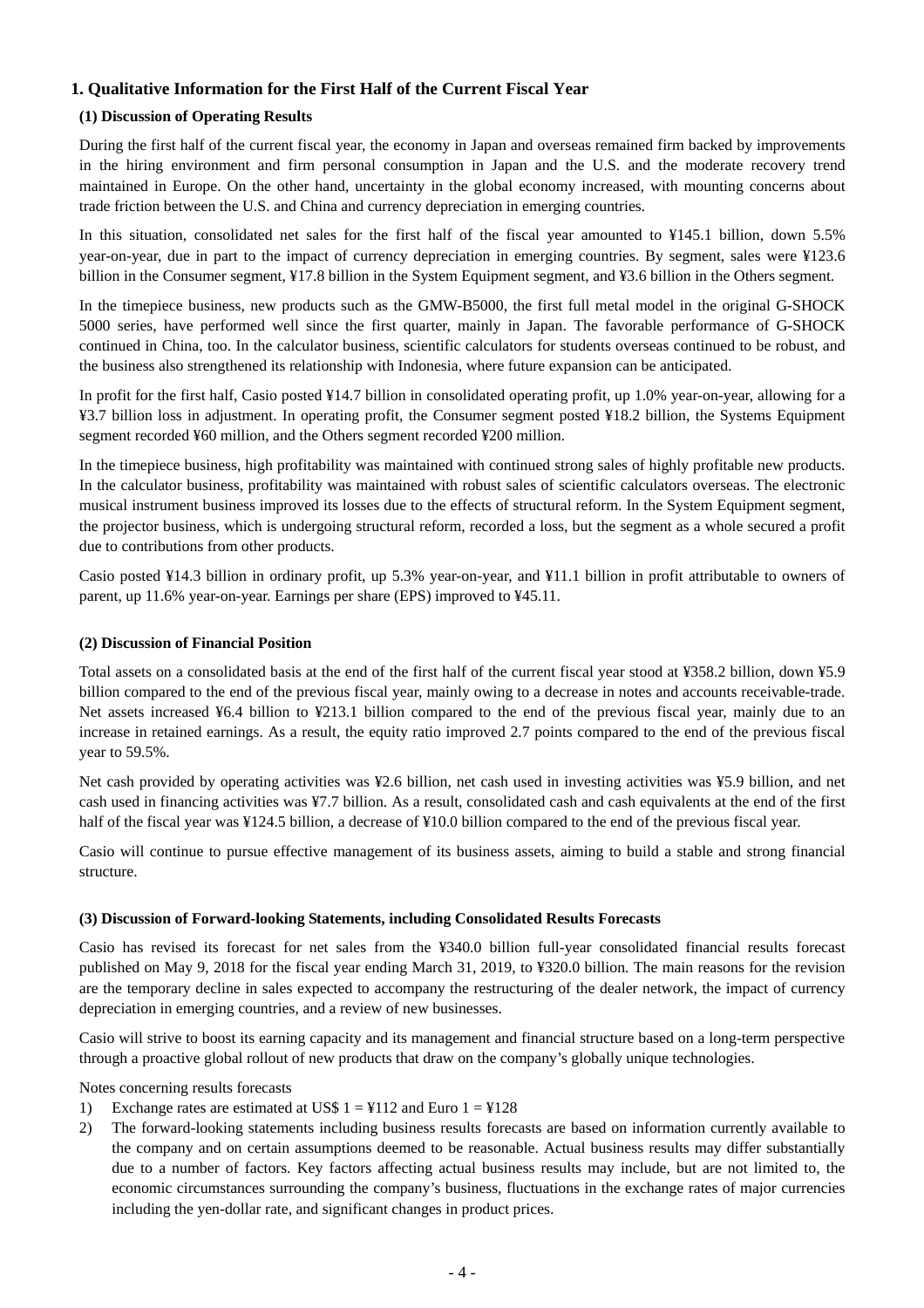### **2.Consolidated Financial Statements and Notes**

### **(1) Consolidated Balance Sheets**

|                                     |                         | (Millions of yen)           |
|-------------------------------------|-------------------------|-----------------------------|
|                                     | As of<br>March 31, 2018 | As of<br>September 30, 2018 |
| <b>Assets</b>                       |                         |                             |
| <b>Current assets</b>               |                         |                             |
| Cash and deposits                   | 66,441                  | 61,573                      |
| Notes and accounts receivable-trade | 45,171                  | 42,055                      |
| <b>Securities</b>                   | 48,500                  | 50,000                      |
| Finished goods                      | 36,450                  | 39,963                      |
| Work in process                     | 5,582                   | 5,296                       |
| Raw materials and supplies          | 7,649                   | 9,078                       |
| Other                               | 28,202                  | 21,775                      |
| Allowance for doubtful accounts     | (488)                   | (529)                       |
| <b>Total current assets</b>         | 237,507                 | 229,211                     |
| <b>Non-current assets</b>           |                         |                             |
| Property, plant and equipment       |                         |                             |
| Land                                | 33,543                  | 33,573                      |
| Other, net                          | 24,489                  | 24,629                      |
| Total property, plant and equipment | 58,032                  | 58,202                      |
| Intangible assets                   | 7,036                   | 8,025                       |
| Investments and other assets        |                         |                             |
| Investment securities               | 37,029                  | 39,486                      |
| Net defined benefit asset           | 13,000                  | 13,486                      |
| Other                               | 11,668                  | 9,931                       |
| Allowance for doubtful accounts     | (69)                    | (68)                        |
| Total investments and other assets  | 61,628                  | 62,835                      |
| <b>Total non-current assets</b>     | 126,696                 | 129,062                     |
| <b>Total assets</b>                 | 364,203                 | 358,273                     |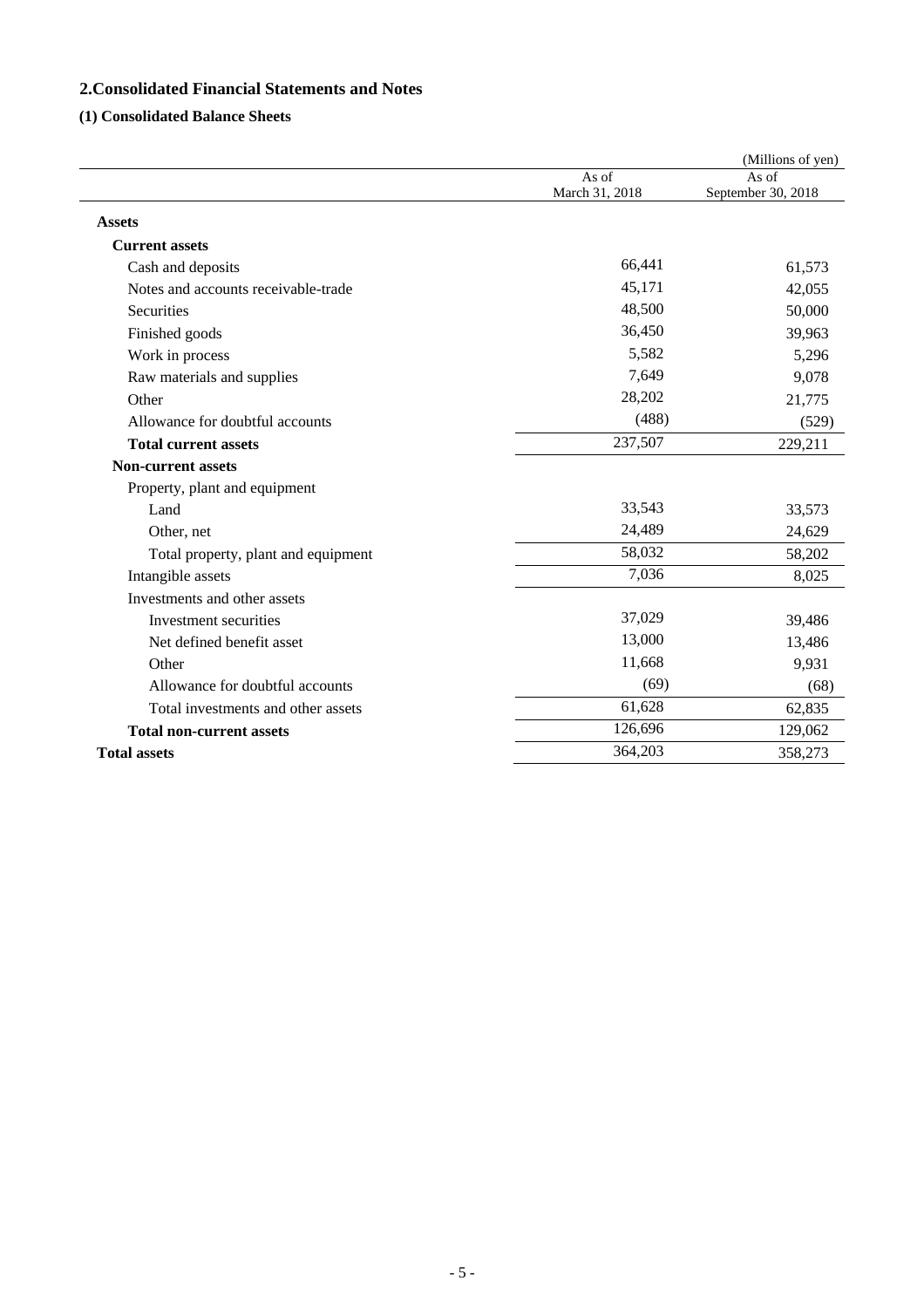|                                                        |                         | (Millions of yen)           |
|--------------------------------------------------------|-------------------------|-----------------------------|
|                                                        | As of<br>March 31, 2018 | As of<br>September 30, 2018 |
| <b>Liabilities</b>                                     |                         |                             |
| <b>Current liabilities</b>                             |                         |                             |
| Notes and accounts payable-trade                       | 30,752                  | 24,225                      |
| Short-term loans payable                               | 205                     | 200                         |
| Current portion of long-term loans payable             | 16,500                  | 16,500                      |
| Current portion of bonds with share acquisition rights |                         | 10,008                      |
| Income taxes payable                                   | 3,810                   | 3,236                       |
| Provision for product warranties                       | 794                     | 790                         |
| Provision for business structure improvement           | 1,356                   | 974                         |
| Other                                                  | 40,320                  | 38,423                      |
| <b>Total current liabilities</b>                       | 93,737                  | 94,356                      |
| <b>Non-current liabilities</b>                         |                         |                             |
| Bonds with share acquisition rights                    | 10,013                  |                             |
| Long-term loans payable                                | 46,500                  | 46,500                      |
| Provision for business structure improvement           | 1,239                   | 1,239                       |
| Net defined benefit liability                          | 322                     | 355                         |
| Other                                                  | 5,701                   | 2,677                       |
| <b>Total non-current liabilities</b>                   | 63,775                  | 50,771                      |
| <b>Total liabilities</b>                               | 157,512                 | 145,127                     |
| <b>Net assets</b>                                      |                         |                             |
| Shareholders' equity                                   |                         |                             |
| Capital stock                                          | 48,592                  | 48,592                      |
| Capital surplus                                        | 65,058                  | 65,058                      |
| Retained earnings                                      | 101,938                 | 105,661                     |
| Treasury shares                                        | (19, 949)               | (19, 953)                   |
| Total shareholders' equity                             | 195,639                 | 199,358                     |
| Accumulated other comprehensive income                 |                         |                             |
| Valuation difference on available-for-sale securities  | 10,885                  | 12,690                      |
| Foreign currency translation adjustment                | (3,326)                 | (2,530)                     |
| Remeasurements of defined benefit plans                | 3,493                   | 3,628                       |
| Total accumulated other comprehensive income           | 11,052                  | 13,788                      |
| <b>Total net assets</b>                                | 206,691                 | 213,146                     |
| Total liabilities and net assets                       | 364,203                 | 358,273                     |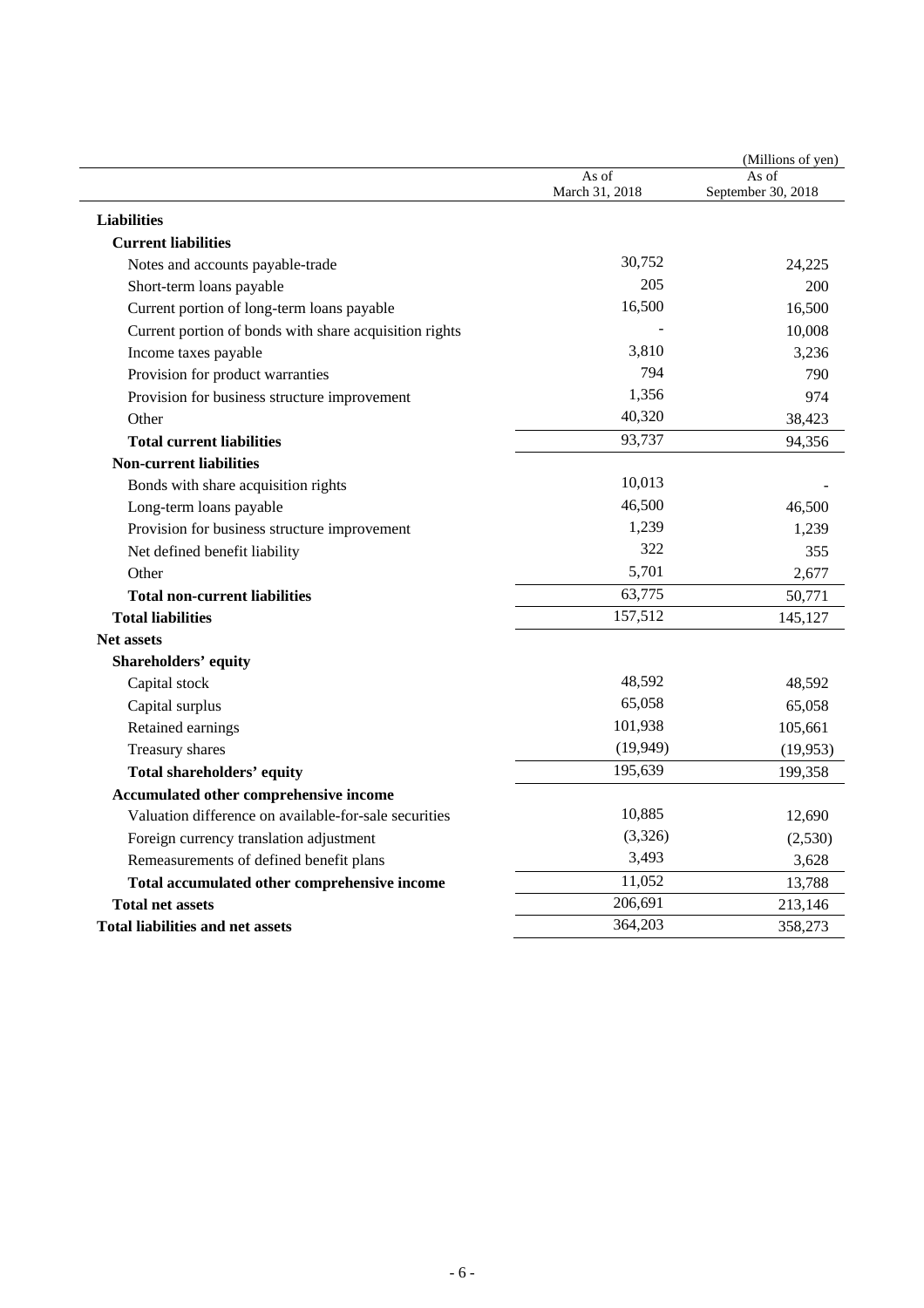# **(2) Consolidated Statements of Income and Consolidated Statements of Comprehensive Income**

**Consolidated Statements of Income** 

|                                                    | Six months ended   | (Millions of yen)<br>Six months ended |
|----------------------------------------------------|--------------------|---------------------------------------|
|                                                    | September 30, 2017 | September 30, 2018                    |
| <b>Net sales</b>                                   | 153,528            | 145,116                               |
| Cost of sales                                      | 87,033             | 80,239                                |
| <b>Gross profit</b>                                | 66,495             | 64,877                                |
| Selling, general and administrative expenses       |                    |                                       |
| Salaries, allowances and bonuses                   | 17,090             | 16,892                                |
| Other                                              | 34,766             | 33,201                                |
| Total selling, general and administrative expenses | 51,856             | 50,093                                |
| <b>Operating profit</b>                            | 14,639             | 14,784                                |
| Non-operating income                               |                    |                                       |
| Interest income                                    | 214                | 296                                   |
| Dividend income                                    | 223                | 266                                   |
| Other                                              | 193                | 102                                   |
| Total non-operating income                         | 630                | 664                                   |
| Non-operating expenses                             |                    |                                       |
| Foreign exchange losses                            | 992                | 723                                   |
| Other                                              | 623                | 342                                   |
| Total non-operating expenses                       | 1,615              | 1,065                                 |
| <b>Ordinary</b> profit                             | 13,654             | 14,383                                |
| Extraordinary income                               |                    |                                       |
| Gain on sales of non-current assets                | 90                 | 4                                     |
| Gain on sales of investment securities             | 417                | 271                                   |
| Total extraordinary income                         | 507                | 275                                   |
| <b>Extraordinary losses</b>                        |                    |                                       |
| Loss on retirement of non-current assets           | 31                 | 42                                    |
| Total extraordinary losses                         | 31                 | 42                                    |
| Profit before income taxes                         | 14,130             | 14,616                                |
| Income taxes                                       | 4,177              | 3,504                                 |
| Profit                                             | 9,953              | 11,112                                |
| Profit attributable to owners of parent            | 9,953              | 11,112                                |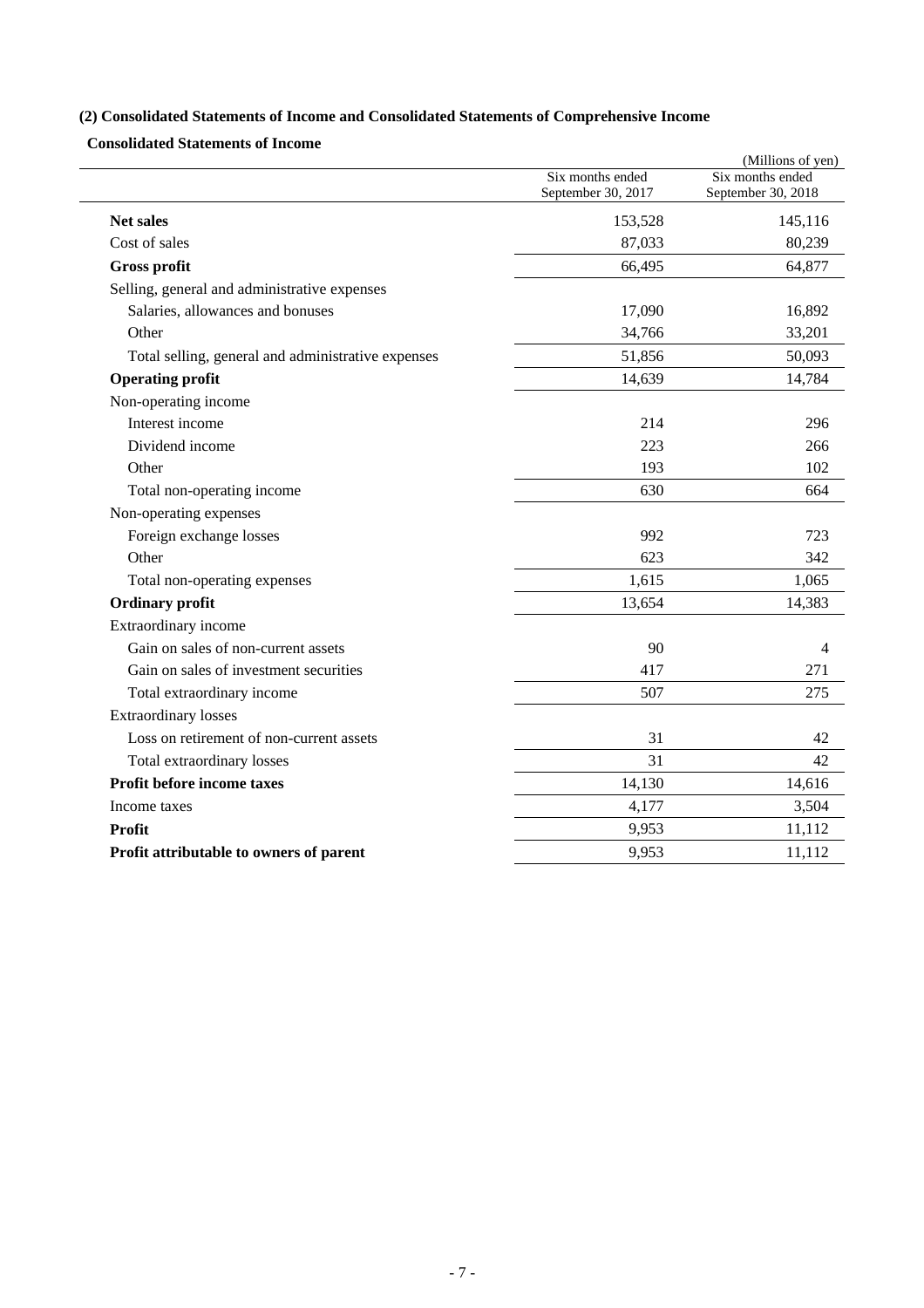### **Consolidated Statements of Comprehensive Income**

| Consolidated Statements of Complements of Income                                     |                    |                    |
|--------------------------------------------------------------------------------------|--------------------|--------------------|
|                                                                                      |                    | (Millions of yen)  |
|                                                                                      | Six months ended   | Six months ended   |
|                                                                                      | September 30, 2017 | September 30, 2018 |
| <b>Profit</b>                                                                        | 9,953              | 11,112             |
| Other comprehensive income                                                           |                    |                    |
| Valuation difference on available-for-sale securities                                | 437                | 1,805              |
| Foreign currency translation adjustment                                              | 1,371              | 796                |
| Remeasurements of defined benefit plans                                              | (400)              | 135                |
| Share of other comprehensive income of entities<br>accounted for using equity method | (0)                | (0)                |
| Total other comprehensive income                                                     | 1,408              | 2,736              |
| <b>Comprehensive income</b>                                                          | 11,361             | 13,848             |
| Comprehensive income attributable to                                                 |                    |                    |
| Comprehensive income attributable to owners of parent                                | 11,361             | 13,848             |
| Comprehensive income attributable to non-controlling<br>interests                    |                    |                    |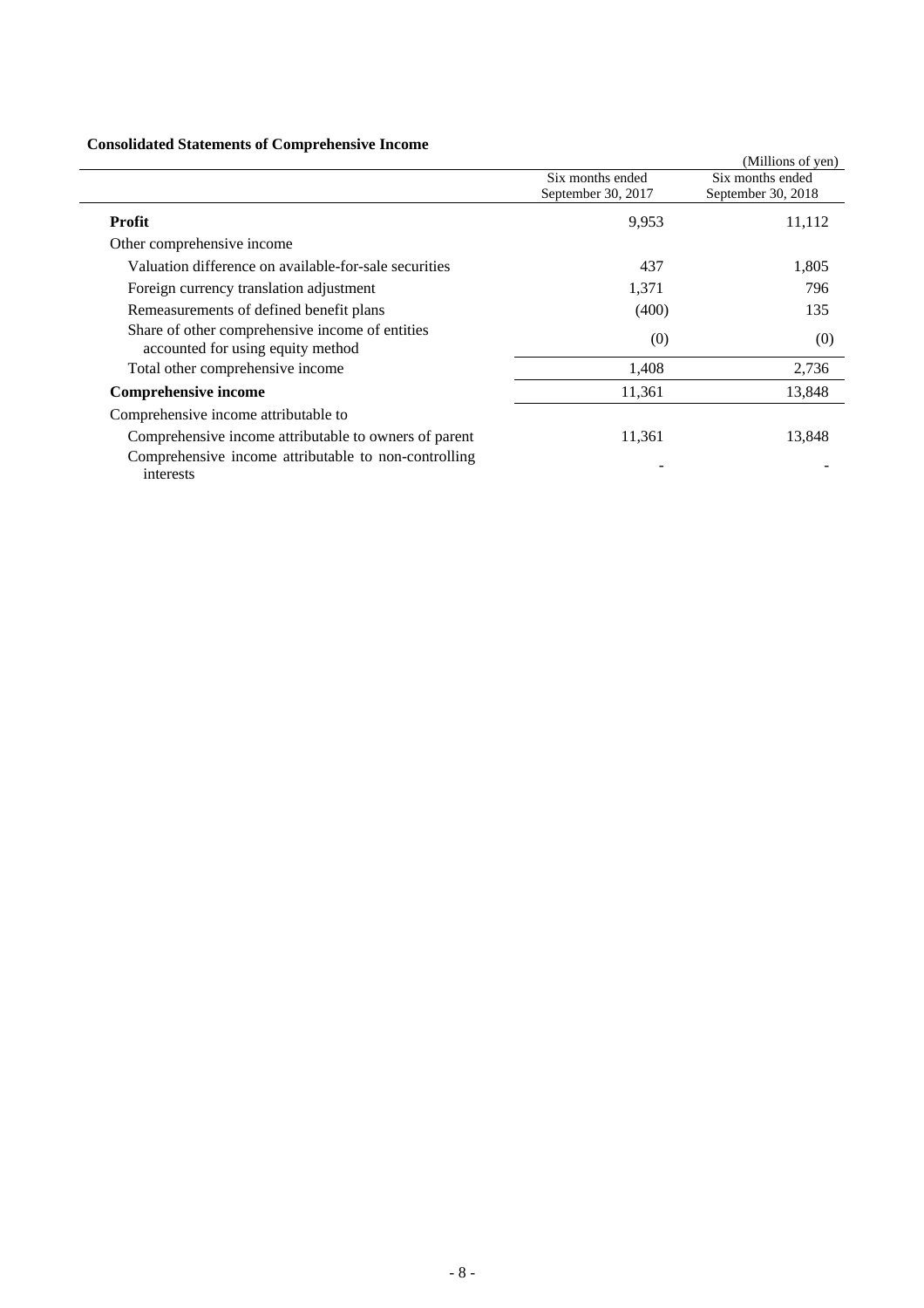### **(3) Consolidated Statements of Cash Flows**

|                                                             | Six months ended<br>September 30, 2017 | (Millions of yen)<br>Six months ended<br>September 30, 2018 |
|-------------------------------------------------------------|----------------------------------------|-------------------------------------------------------------|
| <b>Cash flows from operating activities</b>                 |                                        |                                                             |
| Profit before income taxes                                  | 14,130                                 | 14,616                                                      |
| Depreciation                                                | 4,200                                  | 4,312                                                       |
| Loss (gain) on sales and retirement of non-current assets   | (59)                                   | 38                                                          |
| Loss (gain) on sales of investment securities               | (417)                                  | (271)                                                       |
| Increase (decrease) in net defined benefit liability        | (105)                                  | 30                                                          |
| Decrease (increase) in net defined benefit asset            | (493)                                  | (486)                                                       |
| Interest and dividend income                                | (437)                                  | (562)                                                       |
| Interest expenses                                           | 144                                    | 136                                                         |
| Foreign exchange losses (gains)                             | (207)                                  | (695)                                                       |
| Decrease (increase) in notes and accounts receivable-trade  | 3,701                                  | 3,814                                                       |
| Decrease (increase) in inventories                          | (842)                                  | (4, 631)                                                    |
| Increase (decrease) in notes and accounts payable-trade     | (2,638)                                | (6,809)                                                     |
| Other, net                                                  | (2,470)                                | (4,076)                                                     |
| Subtotal                                                    | 14,507                                 | 5,416                                                       |
| Interest and dividend income received                       | 521                                    | 616                                                         |
| Interest expenses paid                                      | (147)                                  | (137)                                                       |
| Income taxes paid                                           | (1, 425)                               | (3,226)                                                     |
| Net cash provided by (used in) operating activities         | 13,456                                 | 2,669                                                       |
| <b>Cash flows from investing activities</b>                 |                                        |                                                             |
| Payments into time deposits                                 | (1,088)                                | (1, 342)                                                    |
| Proceeds from withdrawal of time deposits                   | 212                                    | 1,699                                                       |
| Purchase of property, plant and equipment                   | (3,918)                                | (3,986)                                                     |
| Proceeds from sales of property, plant and equipment        | 623                                    | 5                                                           |
| Purchase of intangible assets                               | (1,970)                                | (2,597)                                                     |
| Purchase of investment securities                           | (7)                                    | (8)                                                         |
| Proceeds from sales and redemption of investment securities | 1,403                                  | 396                                                         |
| Other, net                                                  | 108                                    | (121)                                                       |
| Net cash provided by (used in) investing activities         | (4, 637)                               | (5,954)                                                     |
| <b>Cash flows from financing activities</b>                 |                                        |                                                             |
| Net increase (decrease) in short-term loans payable         | (5)                                    | (5)                                                         |
| Purchase of treasury shares                                 | (4)                                    | (3)                                                         |
| Repayments of finance lease obligations                     | (436)                                  | (323)                                                       |
| Cash dividends paid                                         | (4,927)                                | (7,390)                                                     |
| Other, net                                                  | $\theta$                               |                                                             |
| Net cash provided by (used in) financing activities         | (5,372)                                | (7, 721)                                                    |
| Effect of exchange rate change on cash and cash equivalents | 737                                    | 954                                                         |
| Net increase (decrease) in cash and cash equivalents        | 4,184                                  | (10,052)                                                    |
| Cash and cash equivalents at beginning of period            | 118,755                                | 134,554                                                     |
| Cash and cash equivalents at end of period                  | 122,939                                | 124,502                                                     |